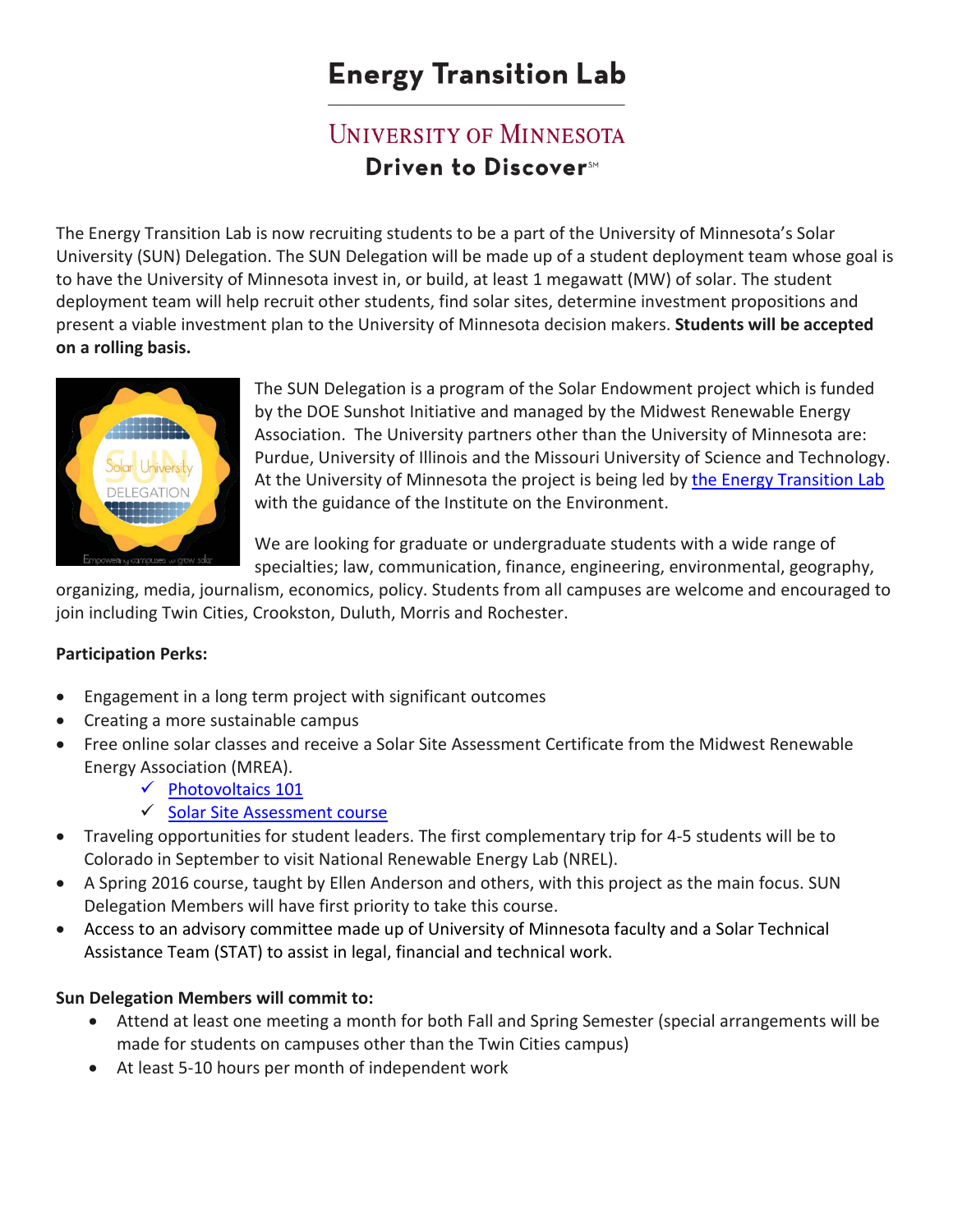If you are interested in participating please fill out the following questions! We are seeking a student deployment team with diverse backgrounds and perspectives. Please send applications to Laura at cinax012@umn.edu

| Name                       | Major                            |
|----------------------------|----------------------------------|
| <b>Expected Grad Date:</b> | Graduate/Under Grad (Circle One) |
| Campus                     |                                  |

Please tell us a little bit about yourself (what you like to do, hobbies, interests, community involvement). Please include any related to how your diverse experiences would help contribute to the SUN Delegation. *100- 200 word limit*

Why do you want to be part of the SUN Delegation (i.e. What will you offer to it? What will you take from it?) *200 word limit*

What are some examples of positive that change that you have been involved in…what was your role in this change? *200 word limit*